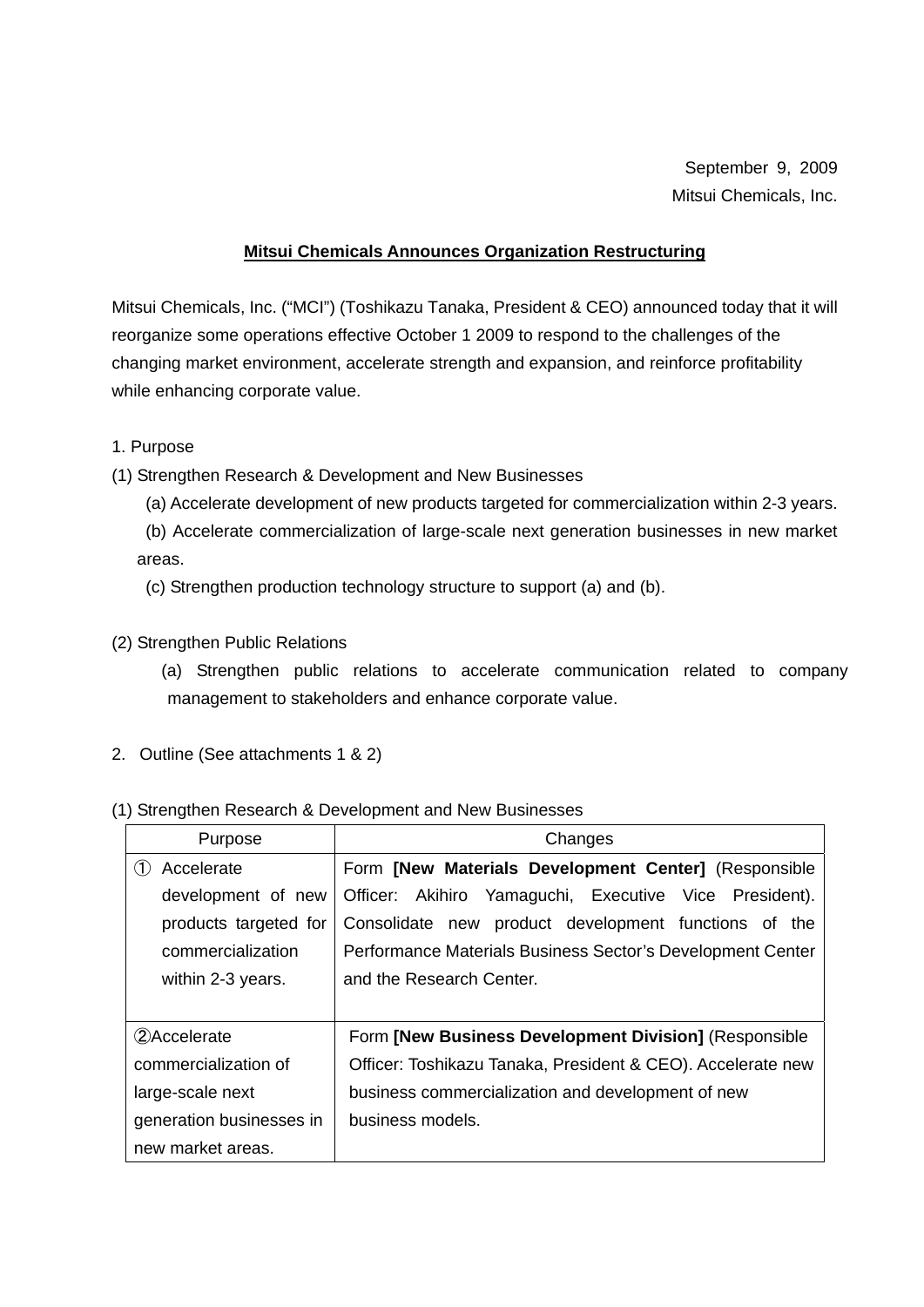|                         | <b>3</b> Strengthen production   Consolidate <b>[Technology Lab.]</b> of the Performance Materials |
|-------------------------|----------------------------------------------------------------------------------------------------|
|                         | technology structure to   Business Sector's Development Center and part of the                     |
| support $(a)$ and $(b)$ | functions of the [Development Dept.] in the Advanced                                               |
|                         | Chemicals Business Sector with the Production & Technology                                         |
|                         | Center.                                                                                            |

### (2) Strengthen Public Relations

Change

(a) Separate public relations functions from the CSR & Corporate Communications Division (Corporate Social Responsibility Center) and form a new **Corporate Communications Division** (Responsible Officer: Toshikazu Tanaka, President & CEO).

(b) Change name of CSR & Corporate Communications Division to **CSR Promotion Division**.

### 3. Changes Effective

October 1 2009

|                | Change                                       | Purpose                                       |
|----------------|----------------------------------------------|-----------------------------------------------|
| 1              | Dissolve [Quality Assurance Dept.] in        | Transfer quality assurance functions of the   |
|                | Business Planning & Development of the       | Performance Materials Business Sector to      |
|                | Performance Materials Business Sector.       | the Quality Assurance Division of the         |
|                |                                              | <b>Corporate Social Responsibility Center</b> |
| $\overline{2}$ | Form [Polymer Processing Dept.] in the       | Consolidate all functions related to the      |
|                | New Materials Development Center.            | development of polymer processing             |
| 3              | Change name of the EOG Dept. in the          | Enhance market and client synergy of EOG      |
|                | <b>Industrial Chemicals Division to</b>      | Dept. products with products such as          |
|                | [Industrial Chemicals Dept.]. Some           | hydroquinone, resorcinol, etc.                |
|                | products currently under the Fine &          |                                               |
|                | <b>Performance Chemicals Division's</b>      |                                               |
|                | Specialty Chemicals Dept. (hydroquinone,     |                                               |
|                | resorcinol, etc.) will be transferred to the |                                               |
|                | [Industrial Chemicals Dept.].                |                                               |
| 4              | Transfer functions of the [Process Safety    | Reinforce process safety synergy by           |
|                | & Disaster Prevention Technology             | consolidating divisions with related          |
|                | <b>Dept.]</b> in the Safety & Environment    | functions to optimize process safety          |
|                | Division to the Process Technology Center    | technology.                                   |
|                | in the Production & Technology Center.       |                                               |
| 5              | Form the [Collaboration Project Dept.]       | Actualize production optimization project in  |
|                | at Ichihara Works                            | the Chiba area.                               |

### (Reference) Other Department Level Restructuring Effective October 1 2009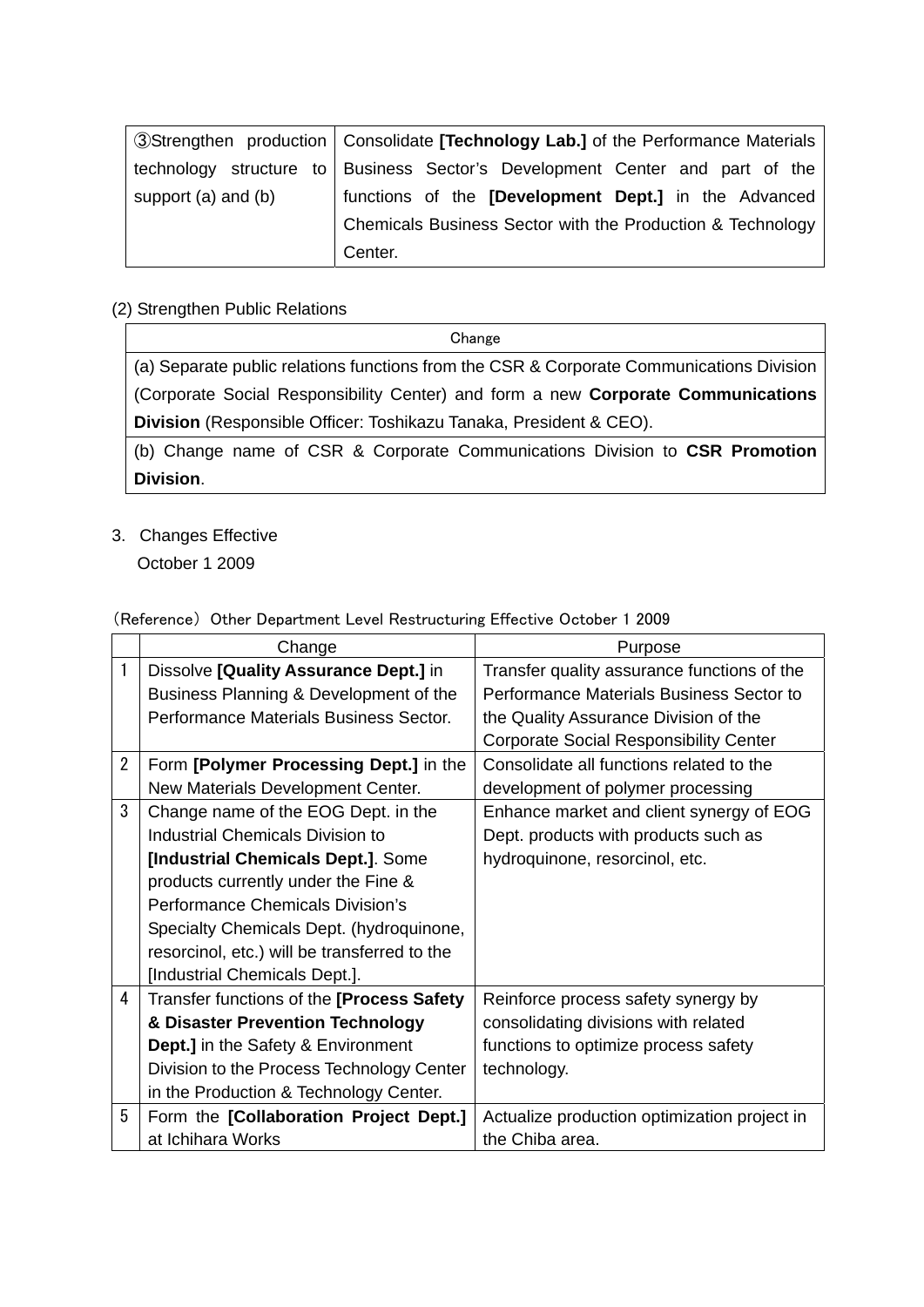### **Appendix1**

| Production & Technology Center |                                         |
|--------------------------------|-----------------------------------------|
|                                | Planning & Coordination Div.            |
|                                | Process Technology Center               |
|                                | Kashima Works                           |
|                                | Ichihara Works                          |
|                                | Nagoya Works                            |
|                                | Osaka Works                             |
|                                | Iwakuni-Ohtake Works                    |
|                                | Omuta Works                             |
|                                | Supply Chain Management Center          |
|                                | Planning & Coordination Div.            |
|                                | Purchasing Div.                         |
|                                | Logistics Div.                          |
| Div.                           | Information Technology Planning Div.    |
|                                |                                         |
| Research Center                |                                         |
|                                | Planning & Coordination Div.            |
|                                | Intellectual Property Div.              |
|                                | Catalysis Science Lab.                  |
|                                | Material Science Lab.                   |
|                                |                                         |
|                                | Corporate Social Responsibility Center  |
|                                | <b>CSR Promotion Div.</b>               |
|                                | Safety & Environment Div.               |
|                                | Quality Assurance Div.                  |
|                                | Corporate Administration Div.           |
|                                | Legal Div.                              |
|                                | Human Resources & Employee Relations Di |
| Corporate Management Center    |                                         |
|                                | Corporate Planning Div.                 |
|                                | Group Management Div.                   |
|                                | Management Accounting Div.              |
|                                | Corporate Communucations Div.           |
|                                | Finance, Accounting & IR Div.           |
|                                |                                         |
| Internal Control Div.          |                                         |



## Current Organization **Current Organization** Current Organization (on October 1, 2009)

## **Mitsui Chemicals Organization Chart**